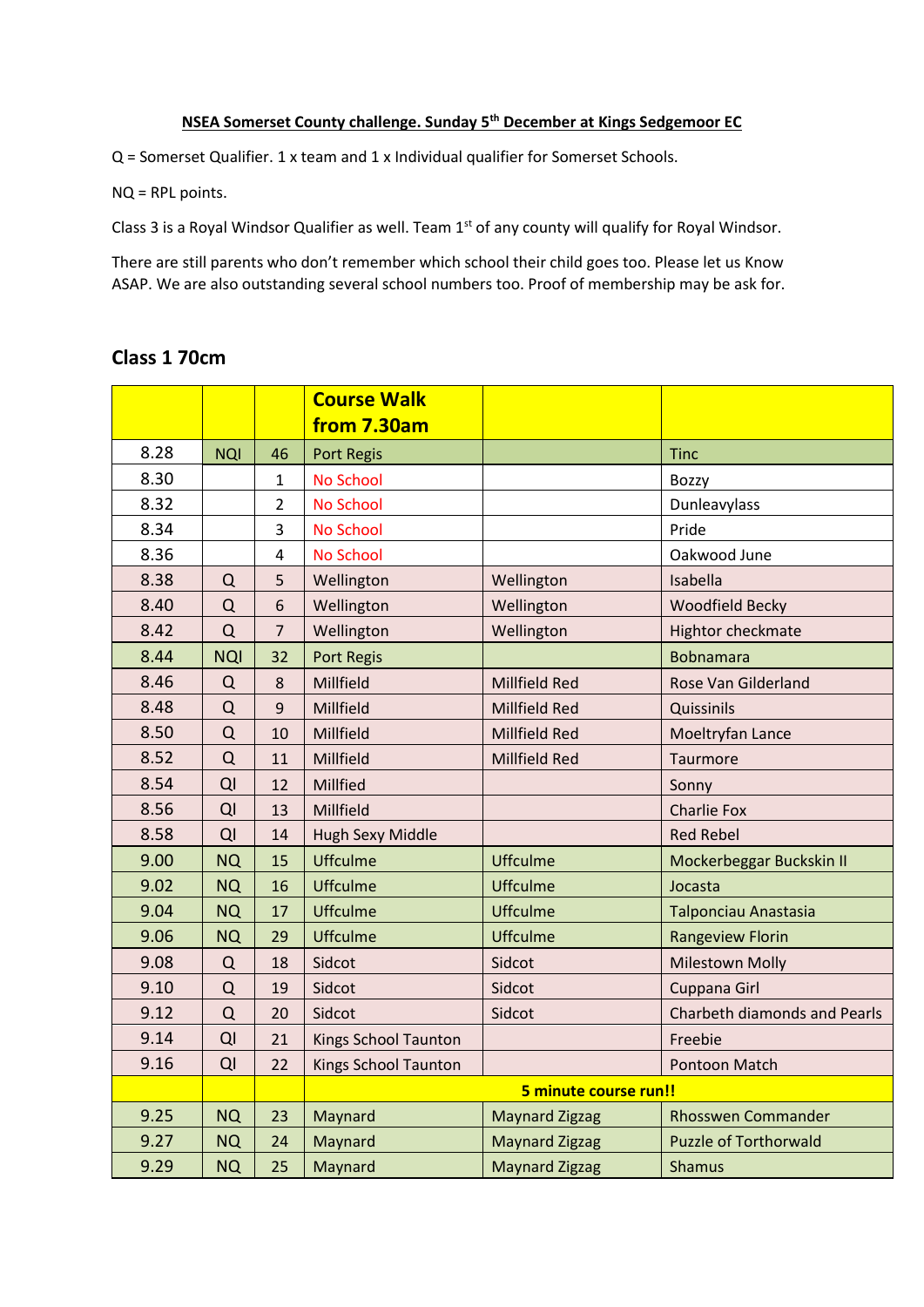| 9.31  | <b>NQ</b>  | 26  | Maynard               | <b>Maynard Squiggle</b> | <b>Grattons Moonbeam</b>      |
|-------|------------|-----|-----------------------|-------------------------|-------------------------------|
| 9.33  | <b>NQ</b>  | 27  | Maynard               | <b>Maynard Squiggle</b> | Delightful Jasper             |
| 9.35  | <b>NQ</b>  | 28  | Maynard               | <b>Maynard Squiggle</b> | The willow Tree               |
| 9.37  | QI         | 30  | <b>Taunton School</b> |                         | Linksbury Zigmyster           |
| 9.39  | QI         | 31  | <b>Taunton School</b> |                         | <b>Cottown Little Rupert</b>  |
| 9.40  | <b>NQI</b> | 143 | Hanford               |                         | <b>Westerlake Corncockle</b>  |
| 9.43  | QI         | 33  | Churchill Academy     |                         | <b>Vintage Star</b>           |
| 9.45  | QI         | 34  | Haygrove              |                         | Belle Isle Pidgeon            |
| 9.47  | QI         | 35  | Haygrove              |                         | Draghi Apri Eclipse           |
| 9.49  | <b>NQ</b>  | 36  | <b>Bryanston</b>      | <b>Bryanston 1</b>      | Daddy's Boy                   |
| 9.51  | <b>NQ</b>  | 37  | <b>Bryanston</b>      | <b>Bryanston 1</b>      | <b>Polar Express</b>          |
| 9.53  | <b>NQ</b>  | 38  | <b>Bryanston</b>      | <b>Bryanston 1</b>      | <b>F'liantro</b>              |
| 9.55  | <b>NQ</b>  | 39  | <b>Bryanston</b>      | <b>Bryanston 2</b>      | <b>Dartons Atlantic Storm</b> |
| 9.57  | <b>NQ</b>  | 40  | <b>Bryanston</b>      | <b>Bryanston 2</b>      | <b>Dublin Indeminity</b>      |
| 9.59  | <b>NQ</b>  | 41  | <b>Bryanston</b>      | <b>Bryanston 2</b>      | Klassistage                   |
| 10.01 | Q          | 42  | <b>Taunton School</b> | <b>Taunton School</b>   | My Milo                       |
| 10.03 | $\Omega$   | 43  | <b>Taunton School</b> | <b>Taunton School</b>   | <b>Manwee May Queen</b>       |
| 10.05 | Q          | 44  | <b>Taunton School</b> | <b>Taunton School</b>   | Winsham Golden Aztec          |
|       |            |     |                       |                         |                               |

# **Class 2 80cm**

|       |            |    | <b>Course walk</b> |                         |                          |
|-------|------------|----|--------------------|-------------------------|--------------------------|
|       |            |    | 10.10am            |                         |                          |
| 10.35 | <b>NQ</b>  | 26 | Maynard            | <b>Maynard Squiggle</b> | <b>Grattons Moonbeam</b> |
| 10.37 | <b>NQ</b>  | 27 | Maynard            | <b>Maynard Squiggle</b> | Delightful Jasper        |
| 10.39 | <b>NQ</b>  | 28 | Maynard            | <b>Maynard Squiggle</b> | The willow Tree          |
| 10.41 | <b>NQ</b>  | 91 | Maynard            | <b>Maynard Squiggle</b> | <b>Nestor</b>            |
| 10.43 | <b>NQI</b> | 32 | Port Regis         |                         | <b>Bobnamara</b>         |
| 10.45 | <b>NQI</b> | 45 | <b>Port Regis</b>  |                         | Mockbeggar Ned           |
| 10.47 |            |    |                    |                         |                          |
| 10.49 | Q          | 13 | Millfield          | <b>Millfield Purple</b> | <b>Charlie Fox</b>       |
| 10.51 | Q          | 10 | Millfield          | Millfield Purple        | Moeltryfan Lance         |
| 10.53 | Q          | 12 | Millfield          | <b>Millfield Purple</b> | Sonny                    |
| 10.55 | $\Omega$   | 88 | Millfield          | Millfield Purple        | D Day Briovere           |
| 10.57 |            | 1  | No School !!!      |                         | Bozzy                    |
| 10.59 | $\Omega$   | 5  | Wellington         |                         | Isabella                 |
| 11.01 | $\Omega$   | 6  | Wellington         |                         | <b>Woodfield Becky</b>   |
| 11.03 | <b>NQ</b>  | 16 | <b>Uffculme</b>    |                         | Jocasta                  |
|       |            |    |                    |                         | Charbeth Diamonds and    |
| 11.05 | $\Omega$   | 20 | Sidcot             | <b>Sidcot Stripes</b>   | Pearls                   |
| 11.09 | Q          | 19 | Sidcot             | <b>Sidcot Stripes</b>   | Cuppana Girl             |
| 11.11 | Q          | 51 | Sidcot             | <b>Sidcot Stripes</b>   | Patrick                  |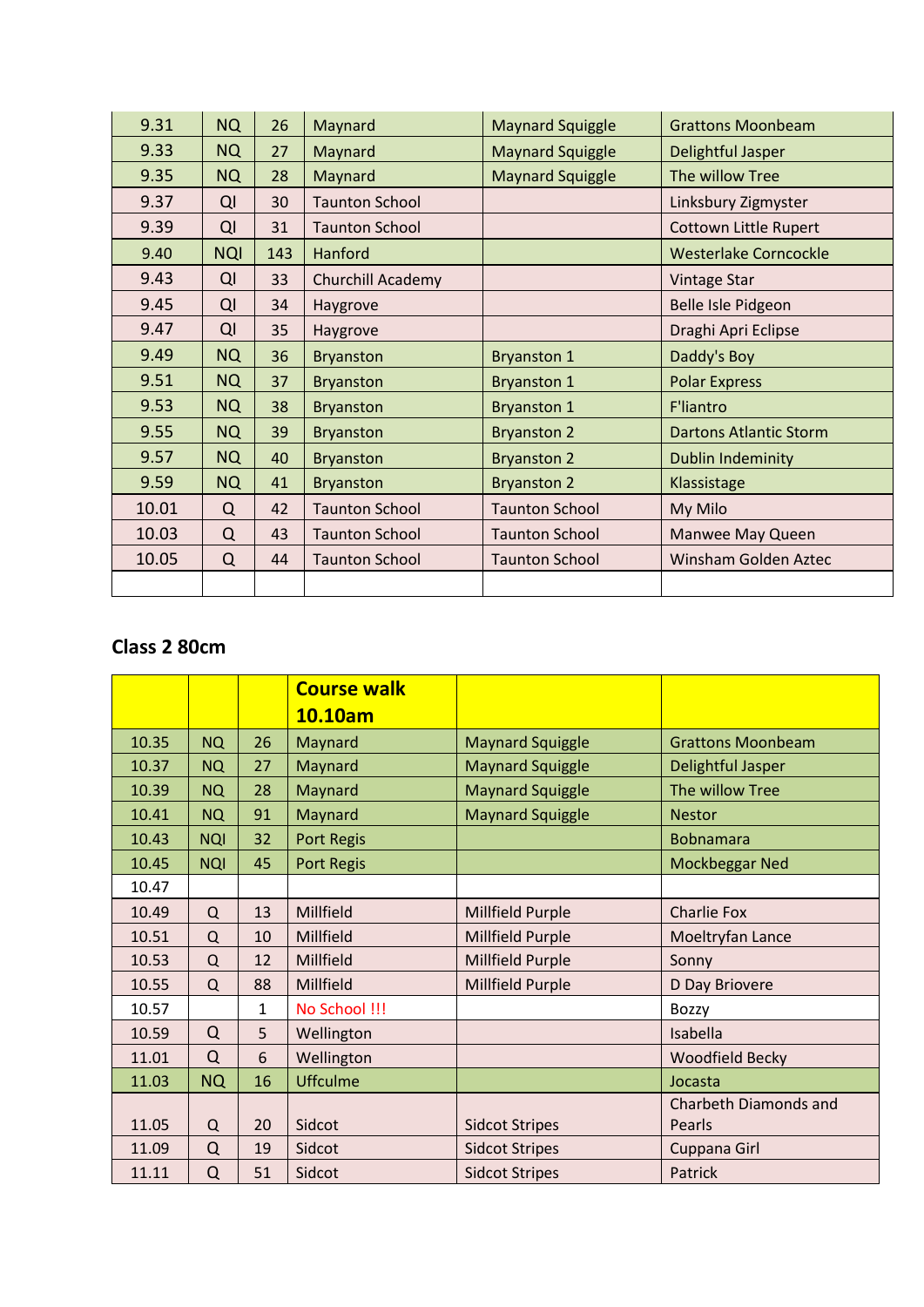| 11.13 | Q           | 52             | Sidcot                      | <b>Sidcot Stripes</b>            | Marble                       |
|-------|-------------|----------------|-----------------------------|----------------------------------|------------------------------|
| 11.15 | <b>NQ</b>   | 23             | Maynard                     | <b>Maynard Zigzag</b>            | <b>Rhosswen Commander</b>    |
| 11.17 | <b>NQ</b>   | 24             | Maynard                     | <b>Maynard Zigzag</b>            | <b>Puzzle of Torthorwald</b> |
| 11.19 | <b>NQ</b>   | 25             | Maynard                     | <b>Maynard Zigzag</b>            | <b>Shamus</b>                |
| 11.21 | <b>NQ</b>   | 56             | Maynard                     | <b>Maynard Zigzag</b>            | <b>Charlie III</b>           |
| 11.23 | Q           | 21             | <b>Kings School Taunton</b> | Kings School Taunton Gold        | Freebie                      |
| 11.25 | $\mathsf Q$ | 22             | <b>Kings School Taunton</b> | <b>Kings School Taunton Gold</b> | Pontoon Match                |
| 11.27 | Q           | 90             | <b>Kings School Taunton</b> | Kings School Taunton Gold        | Viva                         |
| 11.29 | ${\sf Q}$   | 57             | <b>Kings School Taunton</b> | Kings School Taunton Gold        |                              |
| 11.31 | Q           | 58             | Millfield                   | Millfield Red                    | Quissinils                   |
| 11.33 | Q           | 59             | Millfield                   | <b>Millfield Red</b>             | Rineroon Thunder             |
| 11.35 | $\mathsf Q$ | 60             | Millfield                   | <b>Millfield Red</b>             | <b>Summer Pride</b>          |
| 11.37 | Q           | 61             | Millfield                   | Millfield Red                    | Killerisk Laura              |
| 11.39 | <b>NQ</b>   | 41             | <b>Bryanston</b>            | <b>Bryanston 3</b>               | Klassistage                  |
| 11.41 | <b>NQ</b>   | 118            | <b>Bryanston</b>            | <b>Bryanston 3</b>               | <b>Tosker Ruby</b>           |
| 11.43 | <b>NQ</b>   | 62             | <b>Bryanston</b>            | <b>Bryanston 3</b>               | <b>Redhill Bandit</b>        |
| 11.45 | <b>NQ</b>   | 63             | <b>Bryanston</b>            | <b>Bryanston 3</b>               | <b>Cong King Drewboro</b>    |
| 11.47 | Q           | $\overline{2}$ | <b>No School</b>            |                                  | Dunleavylass                 |
| 11.49 | $\Omega$    | 82             | Churchill Academy           | Churchill Academy                | My Little Ruby               |
| 11.51 | ${\sf Q}$   | 83             | Churchill Academy           | Churchill Academy                | Poppy                        |
| 11.53 | $\Omega$    | 84             | Churchill Academy           | Churchill Academy                | <b>Tia Beanie</b>            |
| 12.00 | QI          | 14             | Hugh Sexy Middle            |                                  | <b>Red Rebel</b>             |
| 12.02 | $\Omega$    | 53             | Sidcot                      | <b>Sidcot Stars</b>              | Lucy Locket                  |
| 12.04 | ${\sf Q}$   | 104            | Sidcot                      | <b>Sidcot Stars</b>              | Harper                       |
| 12.06 | ${\sf Q}$   | 54             | Sidcot                      | <b>Sidcot Stars</b>              | <b>Floss</b>                 |
| 12.08 | Q           | 55             | Sidcot                      | <b>Sidcot Stars</b>              | <b>Sugarloaf Apollo</b>      |
| 12.10 | $\Omega$    | 143            | Hanford                     |                                  | <b>Westerlake Corncockle</b> |
|       |             |                |                             | 10 minute course run!!           |                              |
| 12.20 | Q           | 90             | TauntonSchool               | <b>TauntonSchool Swallows</b>    | Rocky                        |
| 12.22 | Q           | 89             | <b>Taunton School</b>       | <b>TauntonSchool Swallows</b>    | <b>Killy Ferro</b>           |
| 12.24 | Q           | 44             | <b>Taunton School</b>       | <b>TauntonSchool Swallows</b>    | Winsham Golden Aztec         |
| 12.26 | Q           | 93             | <b>Taunton School</b>       | <b>TauntonSchool Swallows</b>    | Jessy Wonder                 |
| 12.28 | $\Omega$    | 35             | Haygrove                    | Haygrove                         | Draghi Apri Eclipse          |
| 12.30 | $\Omega$    | 65             | Haygrove                    | Haygrove                         | Queen of Arondale            |
| 12.32 | Q           | 66             | Haygrove                    | Haygrove                         | <b>Classic Czarina</b>       |
| 12.34 | $\Omega$    | 67             | Haygrove                    | Haygrove                         | Shotgun                      |
| 12.36 | Q           | 68             | Millfield                   | Millfield Green                  | Early Bird II                |
| 12.38 | $\Omega$    | 69             | Millfield                   | <b>Millfield Green</b>           | Cruise on boy                |
| 12.40 | Q           | 70             | Millfield                   | Millfield Green                  | <b>Bora Denzil</b>           |
| 12.42 | Q           | 71             | Millfield                   | Millfield Green                  | Annagh Golden Dun            |
| 12.44 | NQ          | 37             | <b>Bryanston</b>            | <b>Bryanston 4</b>               | <b>Polar Express</b>         |
| 12.46 | <b>NQ</b>   | 117            | <b>Bryanston</b>            | <b>Bryanston 4</b>               | Longslade Grenandier         |
|       |             |                |                             |                                  |                              |
| 12.48 | NQ          | 40             | <b>Bryanston</b>            | <b>Bryanston 4</b>               | <b>Dublin Indeminity</b>     |
| 12.50 | <b>NQ</b>   | 72             | <b>Bryanston</b>            | <b>Bryanston 4</b>               | <b>Bay Bouncer</b>           |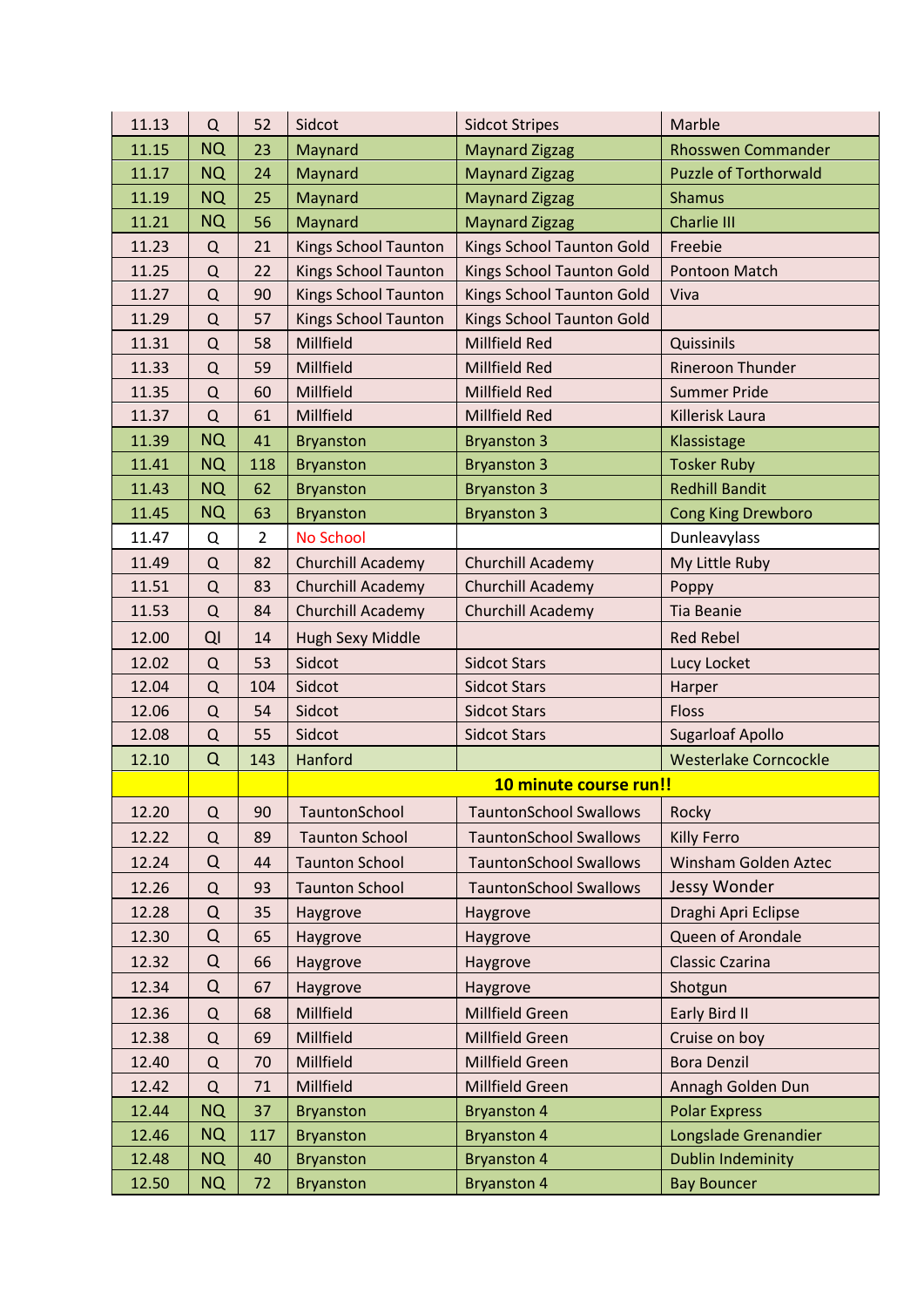| 12.52 | QI          | 73  | <b>Queens College</b>           |                                  | Kissed by Fire                  |
|-------|-------------|-----|---------------------------------|----------------------------------|---------------------------------|
| 12.54 | QI          | 80  | Royal Collage Bath              |                                  | <b>Noble Sir Prize</b>          |
| 12.56 | QI          | 81  | Royal Collage Bath              | Aiakos De la Scarpe              |                                 |
| 12.58 | Q           | 92  | <b>Taunton Academy</b>          |                                  | Cojita                          |
| 1.00  | <b>NQ</b>   | 77  | <b>Churston Ferrers</b>         | <b>Whiz Bang Pop</b>             | <b>Woodfield Prince Charlie</b> |
| 1.02  | <b>NQ</b>   | 78  | <b>Churston Ferrers</b>         | <b>Whiz Bang Pop</b>             | <b>Damson wine</b>              |
| 1.04  | <b>NQ</b>   | 79  | <b>Churston Ferrers</b>         | <b>Whiz Bang Pop</b>             | Langaller Pedro's Pride         |
|       |             |     | The Kings school                |                                  |                                 |
| 1.06  | <b>NQ</b>   | 93  | Ottery                          |                                  | Clogheen Chisholm               |
| 1.08  | QI          | 142 | <b>Taunton School</b>           |                                  | Chester                         |
| 1.10  | Q           | 47  | Milfield                        | <b>Milfield Blue</b>             | <b>Bacardi De Rouet</b>         |
| 1.12  | Q           | 48  | Milfield                        | <b>Milfield Blue</b>             | Cnocban Cailin                  |
| 1.14  | $\mathsf Q$ | 49  | Milfield                        | <b>Milfield Blue</b>             | <b>Piebald Jack</b>             |
| 1.16  | Q           | 50  | Milfield                        | <b>Milfield Blue</b>             | Little Blue Diamond             |
| 1.18  | $\Omega$    | 85  | <b>Kings School Taunton</b>     | <b>Kings School Taunton Blue</b> | Kentuckys Picobello             |
| 1.20  | Q           | 86  | Kings School Taunton            | <b>Kings School Taunton Blue</b> | Wonford torch flame             |
| 1.22  | Q           | 87  | Kings School Taunton            | <b>Kings School Taunton Blue</b> | <b>Harrington Camball Hall</b>  |
| 1.24  | ${\sf Q}$   | 88  | Kings School Taunton            | <b>Kings School Taunton Blue</b> | <b>Gee Wizz</b>                 |
|       |             |     | <b>West Somerset</b>            |                                  |                                 |
| 1.26  | QI          | 64  | College                         |                                  | Hugo Cruze                      |
|       |             |     | <b>West Somerset</b>            |                                  |                                 |
| 1.28  | Q           | 94  | College                         | <b>West Somerset College</b>     | <b>Captains Run</b>             |
|       |             |     | <b>West Somerset</b>            |                                  |                                 |
| 1.26  | Q           | 95  | College<br><b>West Somerset</b> | <b>West Somerset College</b>     | <b>Ballymaclune Fitzy</b>       |
| 1.28  | Q           | 96  | College                         | <b>West Somerset College</b>     | Mockbeggar Bunny                |
|       |             |     | <b>West Somerset</b>            |                                  |                                 |
| 1.30  | Q           | 97  | College                         | <b>West Somerset College</b>     | Reckon                          |
| 1.32  | Q           | 126 | <b>Taunton School</b>           | <b>Taunton School Owls</b>       | Honeyrow Royal spirit           |
| 1.34  | Q           | 42  | <b>Taunton School</b>           | <b>Taunton School Owls</b>       | My Milo                         |
| 1.36  | $\mathsf Q$ | 148 | <b>Taunton School</b>           | <b>Taunton School Owls</b>       | Galaxy II                       |
| 1.38  | $\mathsf Q$ | 149 | <b>Taunton School</b>           | <b>Taunton School Owls</b>       | <b>Cottown Little Rupert</b>    |
|       |             |     |                                 |                                  |                                 |

## **Class 3 90cm**

| 1.40pm Course walk 15mins |   |    |                              |                              |                           |
|---------------------------|---|----|------------------------------|------------------------------|---------------------------|
| 1.58                      | Q | 92 | <b>Taunton Academy</b>       |                              | Cojita                    |
| 2.00                      | Q | 64 | <b>West Somerset College</b> | <b>West Somerset College</b> | Mockbeggar Bunny          |
| 2.02                      | Q | 95 | <b>West Somerset College</b> | <b>West Somerset College</b> | <b>Ballymaclune Fitzy</b> |
| 2.04                      | Q | 96 | <b>West Somerset College</b> | <b>West Somerset College</b> | Hugo Cruze                |
| 2.06                      | Q | 97 | <b>West Somerset College</b> | <b>West Somerset College</b> | Reckon                    |
| 2.08                      | Q | 85 | <b>Kings School Taunton</b>  | Kings School Taunton Blue    | Kentuckys Picobello       |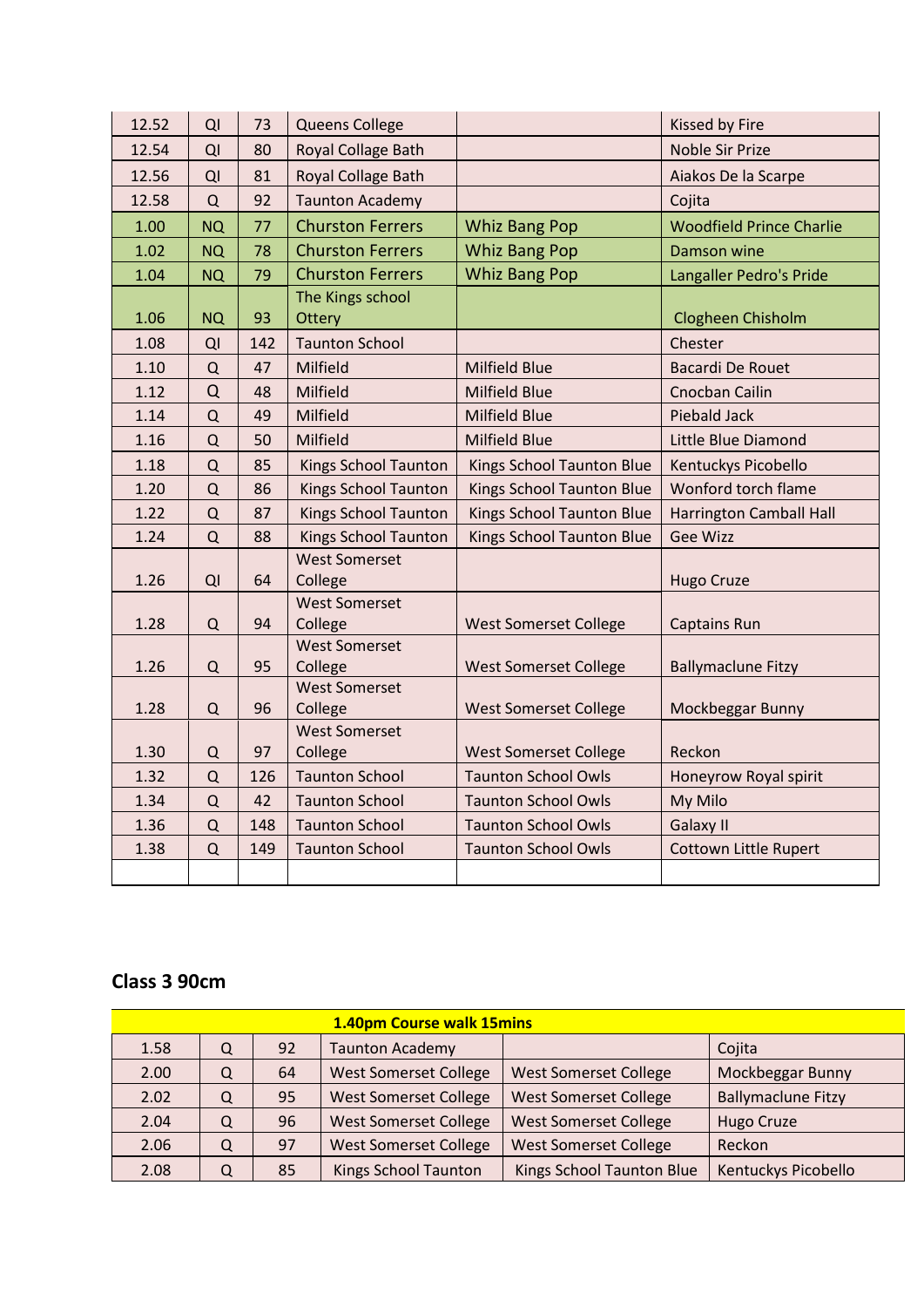| 2.10 | Q           | 86  | <b>Kings School Taunton</b> | <b>Kings School Taunton Blue</b>                 | Wonford torch flame                           |
|------|-------------|-----|-----------------------------|--------------------------------------------------|-----------------------------------------------|
| 2.12 | Q           | 87  | <b>Kings School Taunton</b> | Kings School Taunton Blue                        | Harrington Camball Hall                       |
| 2.14 | Q           | 88  | <b>Kings School Taunton</b> | Kings School Taunton Blue                        | <b>Gee Wizz</b>                               |
| 2.16 | <b>NQ</b>   | 72  | <b>Bryanston</b>            | <b>Bryanston 5</b>                               | <b>Bay Bouncer</b>                            |
| 2.18 | <b>NQ</b>   | 62  | <b>Bryanston</b>            | <b>Bryanston 5</b>                               | <b>Redhill Bandit</b>                         |
| 2.20 | <b>NQ</b>   | 101 | <b>Bryanston</b>            | <b>Bryanston 5</b>                               | <b>Henrike Eleanor</b>                        |
| 2.21 | <b>NQ</b>   | 102 | <b>Bryanston</b>            | <b>Bryanston 5</b>                               | <b>Tisara Wood</b>                            |
| 2.28 | Q           | 103 | Sidcot                      | <b>Sidcot Stars</b>                              | <b>Grantonstown Amy</b>                       |
| 2.30 | Q           | 104 | Sidcot                      | <b>Sidcot Stars</b>                              | Harper                                        |
| 2.32 | Q           | 105 | Sidcot                      | <b>Sidcot Stars</b>                              | Out of time                                   |
| 2.34 | Q           | 55  | Sidcot                      | <b>Sidcot Stars</b>                              | <b>Sugarloaf Apollo</b>                       |
| 2.36 | $\Omega$    | 126 | <b>Taunton School</b>       | <b>Taunton School Buzards</b>                    | Honeyrow Royal spirit                         |
| 2.38 | Q           | 93  | <b>Taunton School</b>       | <b>Taunton School Buzards</b>                    | Jessy Wonder                                  |
| 2.40 | Q           | 89  | <b>Taunton School</b>       | <b>Taunton School Buzards</b>                    | <b>Killy Ferro</b>                            |
| 2.42 | Q           | 90  | TauntonSchool               | <b>Taunton School Buzards</b>                    | Rocky                                         |
| 2.44 | $\Omega$    | 69  | Millfield                   | Millfield Blue                                   | Cruise on boy                                 |
| 2.48 | $\mathsf Q$ | 68  | Millfield                   | <b>Millfield Blue</b>                            | Early Bird II                                 |
| 2.50 | Q           | 107 | Millfield                   | Millfield Blue                                   | My Boadicea                                   |
| 2.52 | Q           | 108 | Millfield                   | Millfield Blue                                   | Free Lolly                                    |
| 2.54 | QI          | 122 | Downs School                |                                                  | Rusty                                         |
| 2.56 | <b>NQI</b>  | 56  | Maynard                     |                                                  | <b>Charlie III</b>                            |
| 2.58 | Q           | 109 | <b>Kings School Bruton</b>  | <b>Kings School Bruton</b>                       | Samba's Papillon                              |
| 3.00 | Q           | 110 | <b>Kings School Bruton</b>  | Kings School Bruton                              | La Bamba                                      |
| 3.02 | Q           | 111 | <b>Kings School Bruton</b>  | <b>Kings School Bruton</b>                       | <b>Fleetmead Annie</b>                        |
| 3.04 | <b>NQI</b>  | 91  | Maynard                     |                                                  | <b>Nestor</b>                                 |
| 3.06 | Q           | 70  | Millfield                   | Millfield Green                                  | <b>Bora Denzil</b>                            |
| 3.08 | Q           | 113 | Millfield                   | <b>Millfied Green</b>                            | Killycloghan Natalia                          |
| 3.10 | Q           | 114 | Millfield                   | <b>Millfied Green</b>                            | Catch the moment                              |
| 3.12 | $\mathsf Q$ | 115 | Millfield                   | Millfield Green                                  | Doylan Honey Gift                             |
| 3.14 | QI          | 57  | <b>Kings School Taunton</b> |                                                  | Viva                                          |
| 3.16 | QI          | 75  | <b>Queens College</b>       |                                                  | Kilclogher Miss Chill                         |
| 3.18 | <b>NQ</b>   | 63  | <b>Bryanston</b>            | <b>Bryanston 6</b>                               | <b>Cong King Drewboro</b>                     |
| 3.20 | <b>NQ</b>   | 147 | <b>Bryanston</b>            | <b>Bryanston 6</b>                               | <b>Laburnum Ineers</b>                        |
| 3.22 | <b>NQ</b>   | 117 | <b>Bryanston</b>            | <b>Bryanston 6</b>                               | LongsIsade Grenadier                          |
| 3.24 | <b>NQ</b>   | 118 | <b>Bryanston</b>            | <b>Bryanston 6</b>                               | <b>Tosker Ruby</b>                            |
| 3.26 | Q           | 60  | Millfield                   | Millfield Red                                    | <b>Summer Pride</b>                           |
| 3.28 | $\Omega$    | 98  | Millfield                   | Millfield Red                                    | Calinka                                       |
| 3.30 | Q           | 99  | Millfield                   | Millfield Red                                    | <b>Smartie Pants</b>                          |
| 3.32 | Q           | 100 | Millfield                   | Millfield Red                                    | <b>Billy Elliott</b>                          |
| 3.34 |             |     |                             |                                                  |                                               |
|      | Q           | 119 | Royal High School Bath      |                                                  |                                               |
| 3.36 | $\Omega$    | 120 | Royal High School Bath      | Royal High School Bath<br>Royal High School Bath | Ellis Island D'argan<br>Call me Angel Derleen |
| 3.38 |             |     | Royal High School Bath      | Royal High School Bath                           |                                               |
|      |             |     |                             | 10 min course run!!                              |                                               |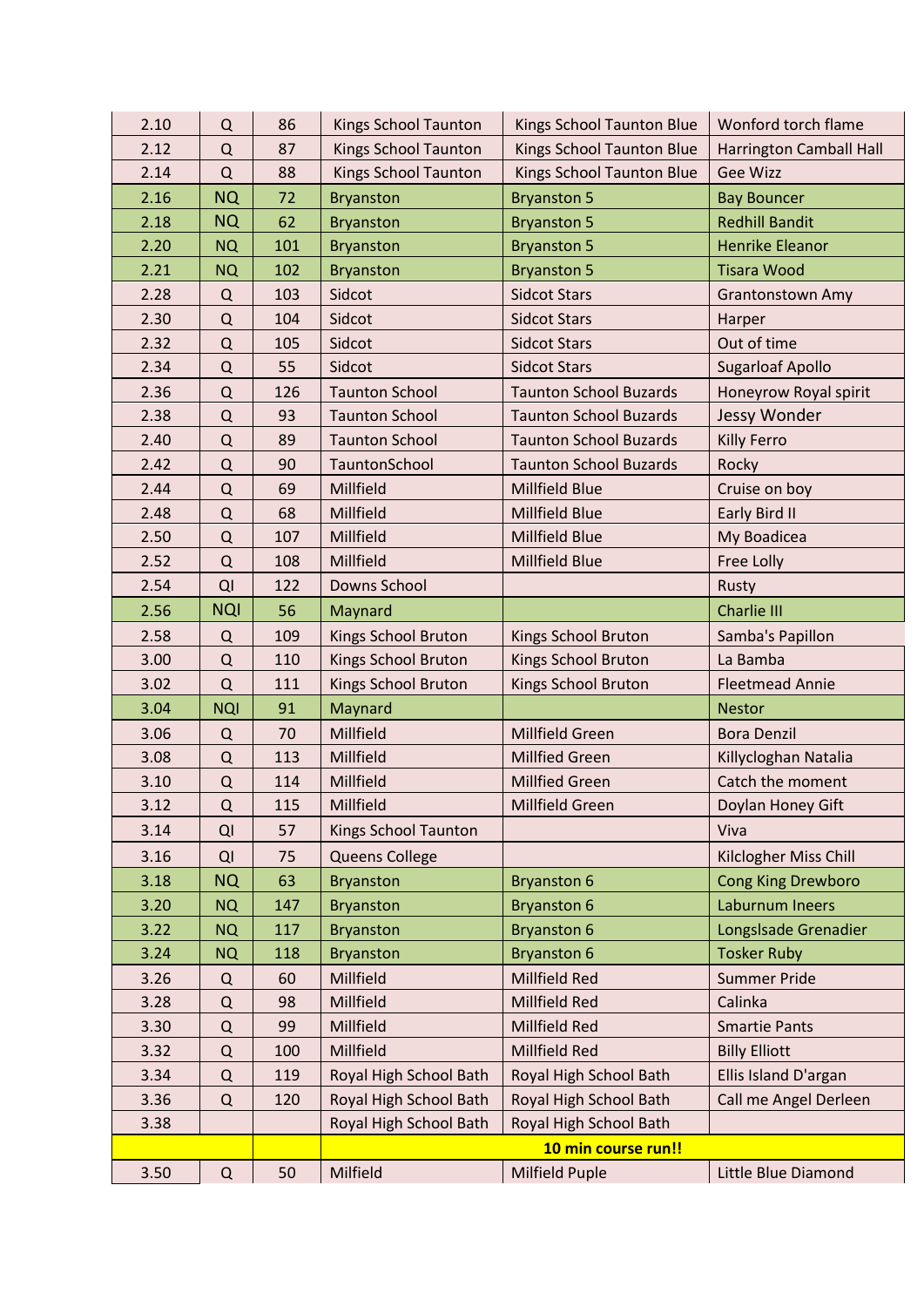| 3.52 | Q          | 88  | Millfield               | Millfield Purple              | D Day Briovere                  |
|------|------------|-----|-------------------------|-------------------------------|---------------------------------|
| 3.54 | Q          | 59  | Millfield               | Millfield Purple              | <b>Rineroon Thunder</b>         |
| 3.56 | Q          | 121 | Millfield               | Millfield Purple              | Guapa Alhaurino                 |
| 3.58 | <b>NQ</b>  | 77  | <b>Churston Ferrers</b> | <b>Wiz Bang Pop</b>           | <b>Woodfield Prince Charlie</b> |
| 4.00 | <b>NQ</b>  | 78  | <b>Churston Ferrers</b> | <b>Wiz Bang Pop</b>           | Damson wine                     |
| 4.02 | <b>NQ</b>  | 79  | <b>Churston Ferrers</b> | <b>Wiz Bang Pop</b>           | Langaller Pedro's Pride         |
| 4.04 | <b>NQI</b> | 123 | <b>Blundells</b>        |                               | <b>Putiacca Bella</b>           |
| 4.06 | QI         | 71  | Millfield Green         |                               | Annagh Golden Dun               |
| 4.08 | <b>NQI</b> | 124 | Maynard                 |                               | <b>Newtowm Oldie</b>            |
| 4.10 | QI         | 125 | Haygrove                |                               | Derrygeeha Pearl Bass           |
| 4.12 | Q          | 73  | Queens College          |                               | Kissed by Fire                  |
| 4.14 | $\Omega$   | 74  | Queens college          |                               | <b>Just Orange</b>              |
| 4.16 | <b>NQI</b> | 93  | The Kings school Ottery |                               | Clogheen Chisholm               |
| 4.18 | $\Omega$   | 51  | Sidcot                  | <b>Sidcot Stripes</b>         | Patrick                         |
| 4.20 | Q          | 127 | Sidcot                  | <b>Sidcot Stripes</b>         | Red                             |
| 4.22 | Q          | 128 | Sidcot                  | <b>Sidcot Stripes</b>         | <b>Floss</b>                    |
| 4.24 | Q          | 129 | Sidcot                  | <b>Sidcot Stripes</b>         | Una Dona                        |
| 4.26 |            | 130 | No School !!!           |                               | My Dusty Moon                   |
| 4.28 | <b>NQI</b> | 131 | <b>Blundells</b>        |                               | Ardmillan                       |
| 4.30 | QI         | 142 | <b>Taunton School</b>   |                               | Chester                         |
| 4.32 | $\Omega$   | 148 | <b>Taunton School</b>   | <b>Taunton School Peewits</b> | Galaxy II                       |
| 4.34 | $\Omega$   | 132 | <b>Taunton School</b>   | <b>Taunton School Peewits</b> | Leonard                         |
| 4.36 | Q          | 133 | <b>Taunton School</b>   | <b>Taunton School Peewits</b> | Nettlecombe                     |
| 4.38 | Q          | 150 | <b>Taunton School</b>   | <b>Taunton School Peewits</b> | Dreamcatcher                    |

#### **Class 4 1m**

| 5.00 | QI       | 136 | Wellington             |                       | Sea Admiral             |
|------|----------|-----|------------------------|-----------------------|-------------------------|
| 5.02 | Q        | 126 | <b>Taunton School</b>  | <b>Taunton School</b> | Honeyrow Royal spirit   |
| 5.04 | Q        | 132 | <b>Taunton School</b>  | <b>Taunton School</b> | Leonard                 |
| 5.06 | Q        | 133 | <b>Taunton School</b>  | <b>Taunton School</b> | Mettlecombe             |
| 5.08 | Q        | 100 | Millfield              | Millfield Blue        | <b>Billy Elliott</b>    |
| 5.10 | Q        | 121 | Millfield              | Millfield Blue        | Guapa Alhaurino         |
| 5.12 | Q        | 98  | Millfield              | Millfield Blue        | Calinka                 |
| 5.14 | Q        | 99  | Millfield              | Millfield Blue        | <b>Smartie Pants</b>    |
| 5.16 | Q        | 134 | Royal high school Bath |                       | <b>Dancing Queen</b>    |
| 5.18 | Q        |     | Royal high school Bath |                       |                         |
| 5.20 | Q        |     | Royal high school Bath |                       |                         |
| 5.22 | $\Omega$ | 129 | Sidcot                 | <b>Sidcot Stripes</b> | Una Dona                |
| 5.24 | Q        | 127 | Sidcot                 | <b>Sidcot Stripes</b> | <b>Red</b>              |
| 5.26 | Q        | 103 | Sidcot                 | <b>Sidcot Stripes</b> | <b>Grantonstown Amy</b> |

**Course walk 4.40pm 15 mins**